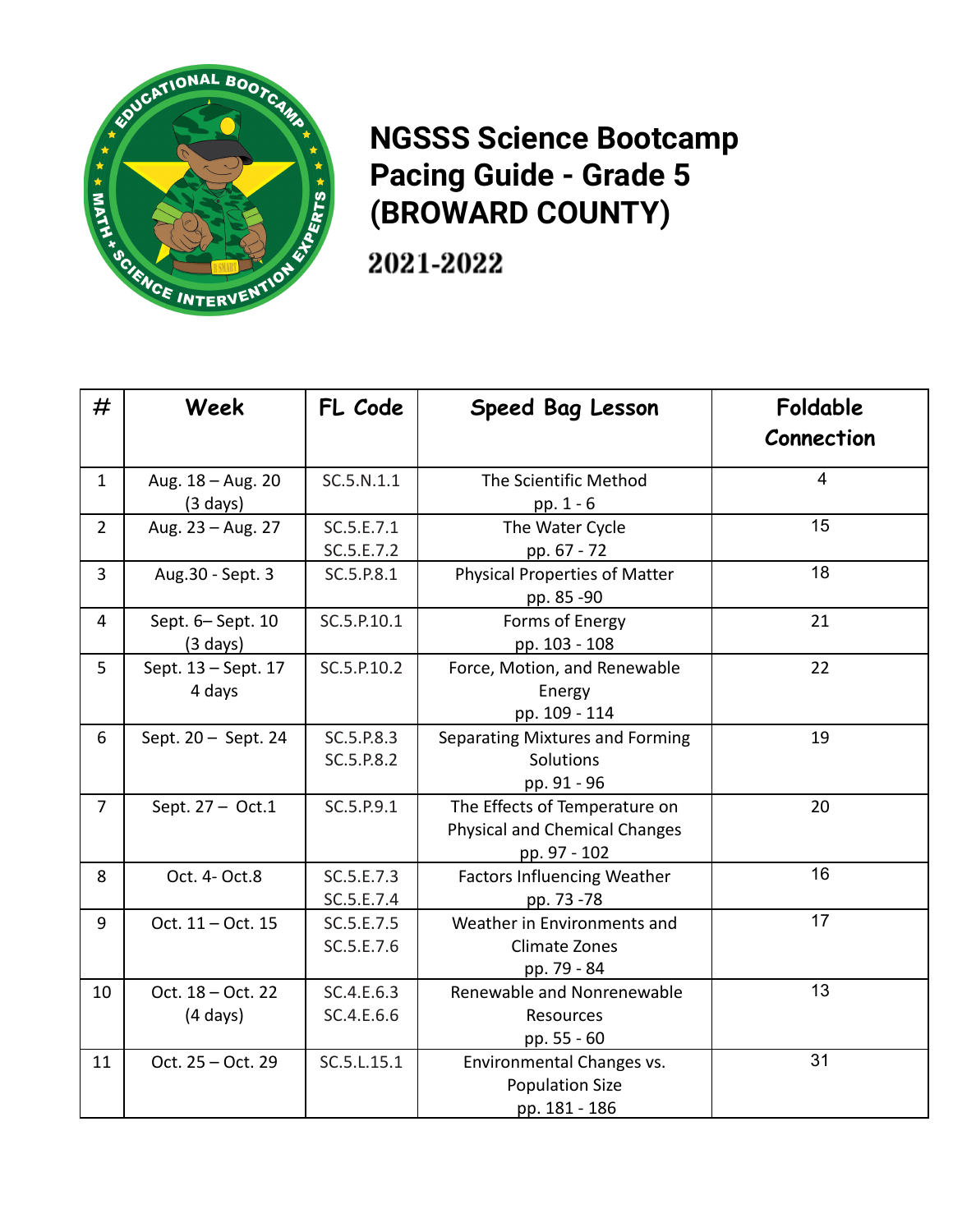| 12 | $Nov.1 - Nov.5$                          | SC.5.L.17.1                                | <b>Adaptations of Organisms</b><br>pp. 169 - 174                                      | 33    |
|----|------------------------------------------|--------------------------------------------|---------------------------------------------------------------------------------------|-------|
| 13 | Nov. 8 - Nov. 12<br>(4 days)             | SC.5.L.17.1                                | Adapting to the Environment<br>pp. 175 - 180                                          | 34    |
| 14 | Nov. 15 - Nov. 19                        | SC.3.L.14.1<br>SC.3.L.17.2<br>SC.3.L.14.2  | Plant Organs and Response to<br>Stimuli<br>pp. 139 - 144                              | 27    |
| 15 | Nov. 22 - Nov. 26                        |                                            | <b>Thanksgiving Break</b>                                                             |       |
| 16 | Nov. $29 - Dec.3$                        | SC.4.L.17.3                                | The Flow of Energy in a Food Chain<br>pp. 187 - 192                                   | 36    |
| 17 | Dec. 6 - Dec. 10                         | SC.5.P.10.3<br>SC.5.P.11.2                 | <b>Conductors of Heat and Electricity</b><br>pp. 121 - 126                            | 24    |
| 18 | Dec. 13 - Dec. 17                        | SC.5.P.10.4<br>SC.5.P.11.1                 | <b>Electric Circuits and Energy</b><br>Transformations<br>pp. 115 - 120               | 23    |
| 19 | Jan. $3 -$ Jan. $7$                      | SC.5.P.13.1                                | Forces and Motion of an Object<br>pp. 127 - 132                                       | 25    |
| 20 | Jan. 10 - Jan. 14<br>$(4 \text{ days})$  | SC.5.P.13.2<br>SC.5.P.13.3<br>SC.5.P.13.4  | The Effect of the Overall Forces on<br>Motion<br>pp. 133 - 138                        | 26    |
| 21 | Jan. 17 - Jan. 21<br>$(4 \text{ days})$  | SC.4.E.5.4<br>SC.4.E.5.3<br>SC.4.E.5.1     | The Movement of Earth<br>pp. 37 - 42                                                  | 10    |
| 22 | Jan. 24 - Jan. 28                        | SC.5.E.5.1                                 | The Sun: A Star in the Milky Way<br>Galaxy<br>pp. 25 - 30                             | 8     |
| 23 | Jan. 31- Feb. 4                          | SC.4.E.6.4                                 | Weathering and Erosion<br>pp. 61 - 66                                                 | 14    |
| 24 | Feb. 7 - Feb. 11                         | SC.4.E.5.2                                 | <b>Moon Phases</b><br>pp. 43 - 48                                                     | 11    |
| 25 | Feb. 14 - Feb. 18                        | SC.5.E.5.2<br>SC.5.E.5.3                   | Our Solar System<br>pp. 31 - 36                                                       | 9     |
| 26 | Feb. 21 - Feb. 25<br>(4 days)            | SC.5.L.14.1                                | The Organs of the Human Body<br>pp. 145 - 150                                         | 28/29 |
| 27 | Feb. 28-March 4                          | SC.5.L.14.2                                | <b>Comparing Physical Structures of</b><br><b>Plants and Animals</b><br>pp. 151 - 156 | 30    |
| 28 | March 7 - March 11                       | SC.3.L.15.1<br>SC.3.L.15.2                 | <b>Classification of Plants and Animals</b><br>pp.                                    | 31    |
| 29 | March 14- March 18<br>$(4 \text{ days})$ | SC.4.L.17.3                                | The Flow of Energy in a Food Chain<br>pp.                                             | 36    |
| 30 |                                          | March 21 - March 25<br><b>Spring Break</b> |                                                                                       |       |